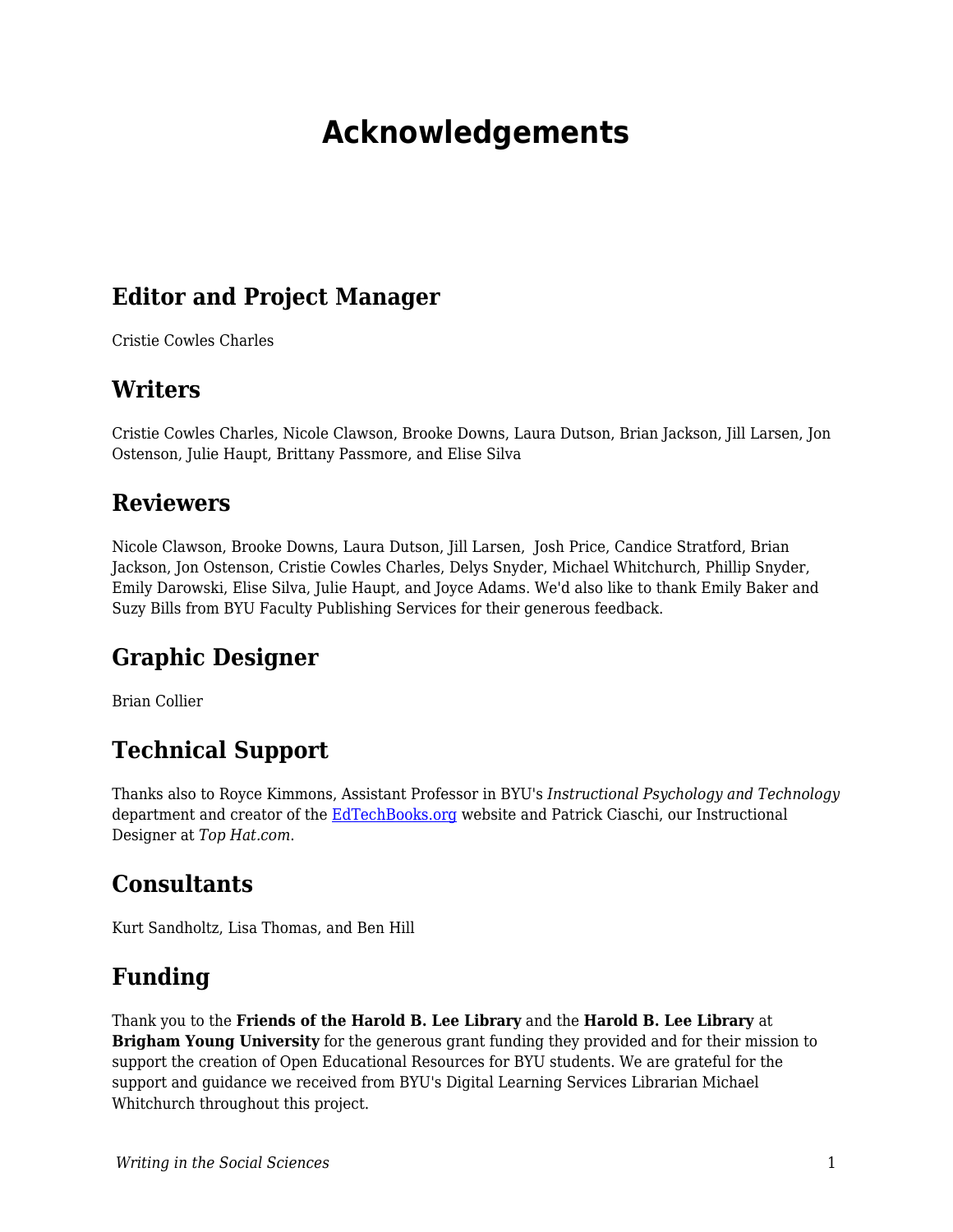We similarly thank **BYU's General Education program** and the **English Department** for their generous Matching Grants that also funded the development of this book and its sister book [Advanced Writing.](https://edtechbooks.org/advancedwriting)

## **Feedback**

We welcome any feedback you have for this book. Please email [writinginthesocialsciences@gmail.com](http://writinginthesocialsciences@gmail.com/) if you have a question, notice typos, come across problems, have suggestions, or simply want to make our day with a compliment.

## **Dedication**

This book is dedicated to the unsung heroes who teach university writing courses--most of whom are adjunct faculty with full family lives and outside responsibilities--who often juggle heavy grading loads, shared offices, and uncertain professional futures in order to do what we love: teach. This textbook comes from that same labor of love. It's also dedicated to our vibrant students who make our efforts worth it. Thanks also to our departments who support us and our colleagues who encourage us. Most especially, this book is dedicated to our families who sacrificed significantly for us to add this worthy workload to our plates and to God who directed our paths.

--Cristie Cowles Charles, Editor



Charles, C. C. (2020). *Writing in the Social Sciences*. EdTech Books. Retrieved from https://edtechbooks.org/writing

0 O **[CC BY-SA](https://creativecommons.org/licenses/by-sa/4.0):** This work is released under a CC BY-SA license, which means that you are free to do with it as you please as long as you (1) properly attribute it and (2) share any derivative works under an open